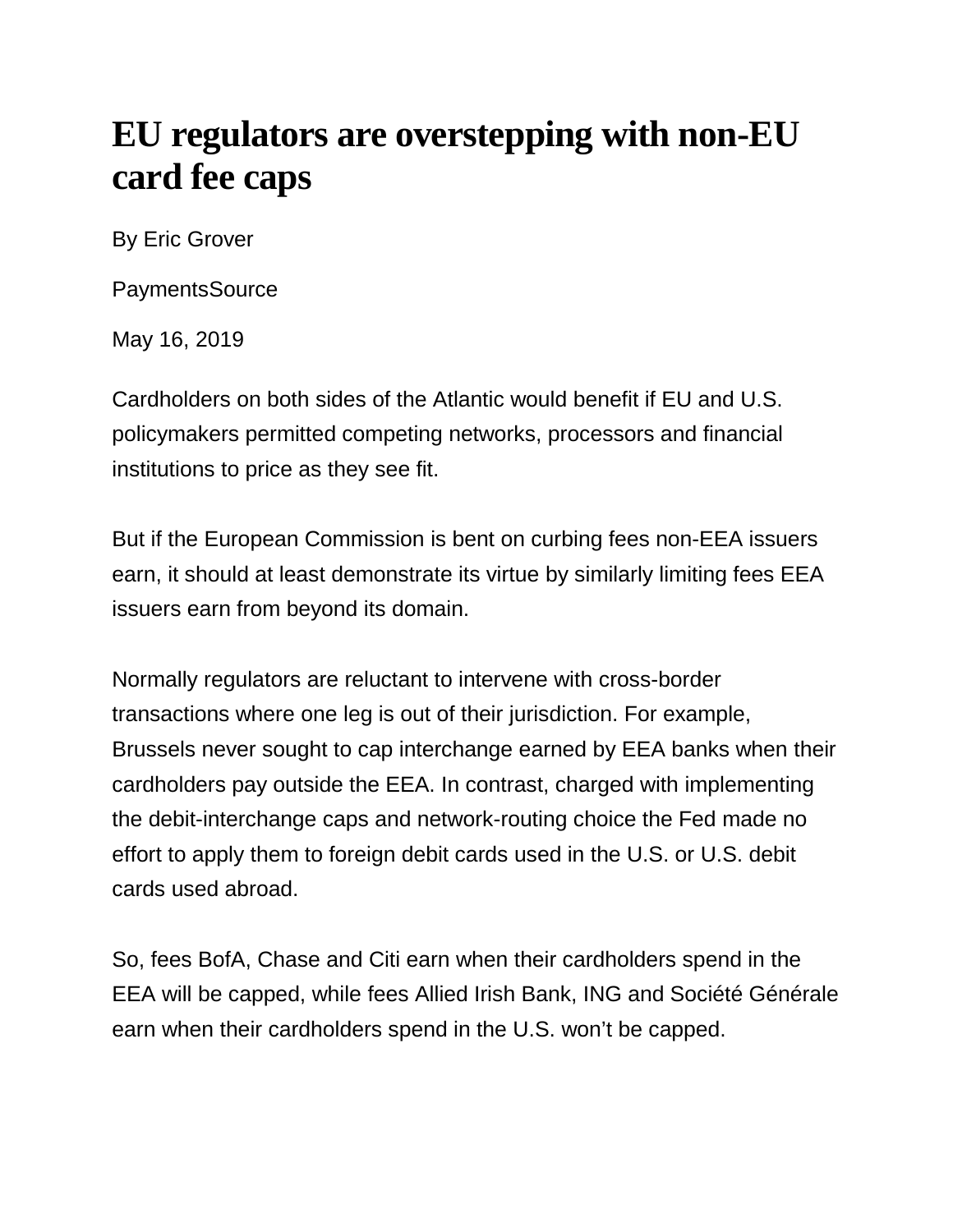If it's unconscionable for U.S. and EEA credit-card issuers to collect more than 30 basis points of interchange from EEA merchants, then it's also unreasonable for EEA issuers to reap free-market interchange from U.S. merchants.

Payment networks such as Mastercard and Visa use interchange to balance participation on both sides of the network. It fuels issuer innovation such as virtual, payroll and health care cards, GPR prepaid cards for the unbanked and underserved, and a smorgasbord of rewards, grace periods and free cards.

Payment-system prices can be set by the market, law or regulators. The most enlightened regulator or legislator can't match the dynamic intelligence of billions of market decisions by consumers, merchants, banks, networks and processors.

Interchange price controls took different paths in the eurozone and the U.S.

EC central planners have had the payment networks and interchange in their crosshairs since at least 1999, when they first initiated a competition case against Visa. In April 2015 the EU passed legislation mandating interchange price ceilings of 30 and 20 basis points on intra-EEA consumer credit and debit card payments.

Starting in October non-EEA Mastercard and Visa cards used at the physical point of sale in the EEA will be subject to the same caps. However, because payment alternatives and mix are different for ecommerce inter-regional card payments, the commission granted higher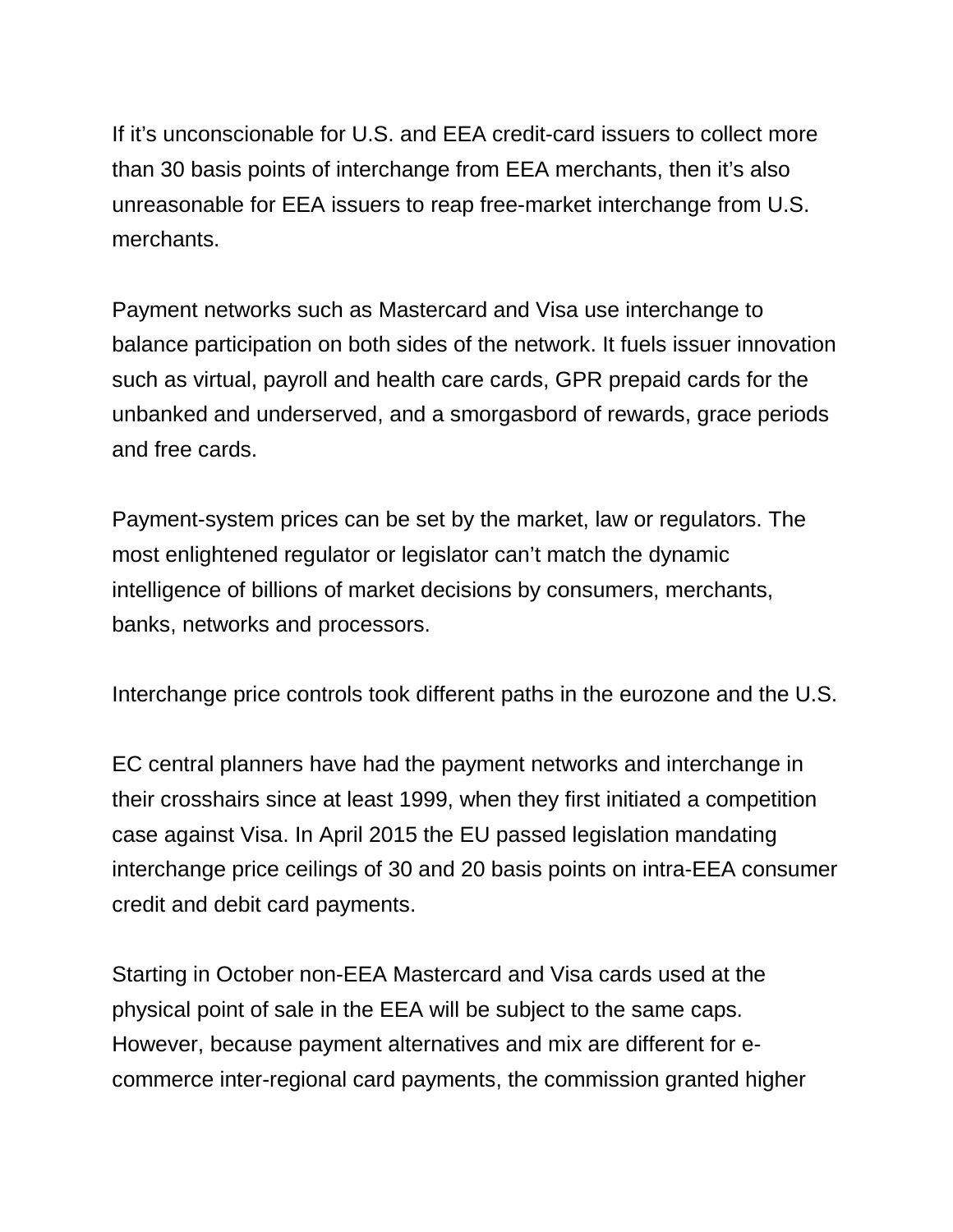interchange of 115 and 150 basis points for consumer debit and credit payments respectively.

EC leaders justified price controls with the Merchant Indifference Test (MIT), a theory contending the optimal card-acceptance fee is where merchants are indifferent between accepting cash and card payments from a one-time customer, to provide a patina of gravitas for the price controls they were determined to impose.

The MIT fails to recognize accepting cards begets more customers and more sales. British Judge Andrew Poppelwell in the ASDA versus Mastercard case derided the MIT as "inadequate" and having "serious flaws." Judge Gerald Barling in the Sainsbury's versus Mastercard case declared the MIT "so far divorced from commercial realities as to be an exercise the Merchant would not undertake," and observed merchants accepted cards because they attracted customers.

In the U.S. effective merchant lobbying, bank and network complacency, a powerful and crafty political champion in Senate Majority Leader Dick Durbin, and a unique opportunity to attach it to landmark must-pass financial-system reform greased the path.

The 2010 Dodd-Frank Act mandated price controls on debit cards issued by U.S. banks with over \$10 billion assets and merchant routing choice between at least two networks. The Fed, however, made no attempt to apply the law to foreign debit cards used in the U.S. or U.S. debit cards used abroad.